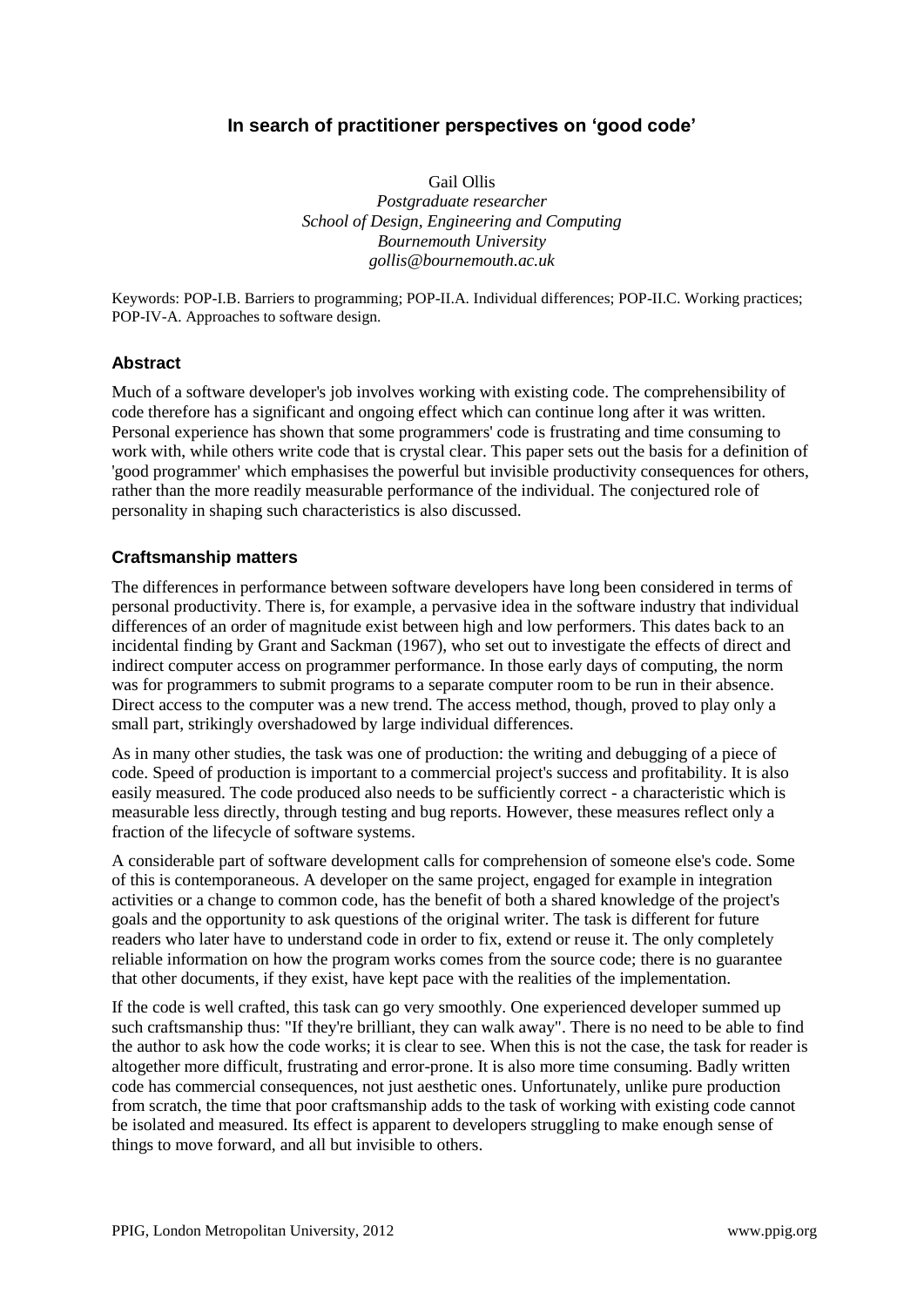It is unfortunate that the word "craftsmanship", which denotes mastery of a skill, it is also closely associated with costly physical artefacts. It does not follow that the same should apply to intellectual work, but the association is nonetheless made and even taken as read. Take Spolsky (2003), for example: "Craftsmanship is, *of course*, incredibly expensive." (my emphasis). To extend a carpentry analogy used by Spolsky, this viewpoint frames the kind of workmanship where "all the screws line up" (ibid.) as something of a luxury. It neglects the significant but intangible expense of puzzling over software that is as confusing as a floor scattered with flat-pack furniture components, a sheet of cryptic diagrams and an allen key.

# **What is software craftsmanship?**

Since the concern here is software development work which involves working with existing code, a peer definition of craftsmanship is the most relevant. Eliciting these opinions is the current focus of the author's research. Many aspects of other team members' behaviour can affect a software developer's job, including such things as the approach taken to testing, build management, version control and bug reporting. These aspects will be recorded along with views about features of good and bad software craftsmanship that affect the usability of the source code. Just as there are individual differences among writers of code, so it is among readers. The criteria are unlikely to be the same for each and every one, but any areas of consensus are of particular interest.

There is already plenty of published guidance on how to produce good code (e.g. Goodliffe, 2006). It will be interesting to explore the extent to which the advice from such material coincides with the aspects that practising developers report as a help or a frustration in working with existing code. Some problems may, for example, be difficult to express in the form of a rule or instruction. Returning to the analogy of physical artefacts, an apprentice learns craft skills not from a book but through practice over a long period in order to achieve mastery.

The efficacy of rules and instructions also depends on a sufficiently deep understanding of the concept they are trying to convey. The decisions of interest here are those at the micro level: not architectural concerns, but the everyday tiny design decisions made when implementing a broader design plan. An example would be the advice to use comments which describe not "how" but "why" the code does something. Its efficacy depends on an appreciation of how to communicate a useful "why" message to an experienced reader.

# **Why does personality matter?**

It may be helpful, first, to be clear that many factors are involved in these micro decisions. Expertise, for example, will play a part. Nonetheless, there are also differences between equally experienced programmers; years of practice can account for some of differences between groups, but not for the variation within them.

Social context is also a powerful influence: programming takes place within a multi-layered social environment including the team, office, organisation and culture. Saha (2011) gives a comprehensive overview of environmental factors which can contribute to the presence of unreadable code. As an extreme example of social reasons for incomprehensible code, Goodliffe (2006) cites the case of a Greek programmer refusing to write comments in English, the company's lingua franca.

There is, however, also a significant cognitive dimension to programming. The ability to operationalise a problem into computable steps is prerequisite. It is clear from experience of teaching first year undergraduates tackling their first ever programming that this mapping of a real-world problem into programming language syntax comes much more easily to some than to others. The need for this systemising ability (Wray, 2007) is reflected in the preponderance among software engineers of 'Thinking' personality types (who tend to make objective, analytical judgements) over 'Feeling' types (who give weight to human and personal concerns) (Capretz, 2003).